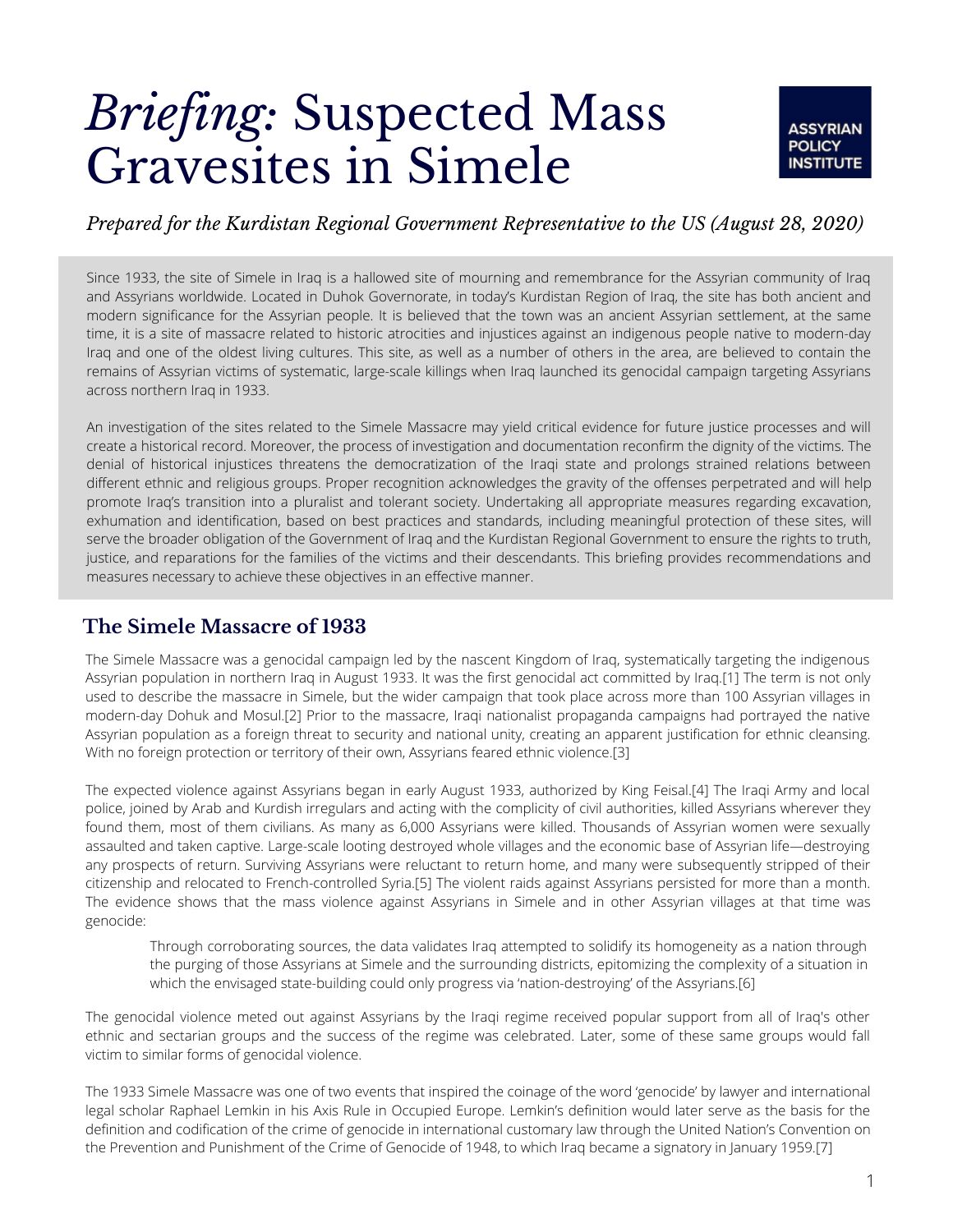

## **Suspected Mass Gravesites in Simele**

While there is no legal definition of the term 'mass grave' in international law, it is commonly understood to refer to a site containing a multitude of buried human remains. Under Iraqi national law, a mass grave is defined as "land or location containing the mortal remains of more than one victim, who were buried or hidden."[8]

The question of whether ethnic violence targeting Assyrians occurred at the relevant times and places is not an issue, as it is well established in the historical record and scholarship. It is alleged that multiple sites in Simele could have been the disposal ground for some of the victims of the Simele Massacre of 1933. Eyewitness accounts reported that the victims were deposited in mass graves located at three principal locations, including: a killing site near the Iraqi police station in the middle of the town (presently the site of an archaeological tell); along a small stream that runs on the outskirts of modern-day Simele; and adjacent to a water spring on the southwestern side of the town.[9]

The aforementioned sites in Simele contain arrays of disassociated skeletal remains consistent with their designation as possible mass grave sites and warrant investigation. Preliminary information and assessments of these sites support their designation as possible mass grave sites. Extensive photographic evidence has been collected as part of preliminary assessments of these sites. There is speculation from well-informed international scholars that these sites are indicative of what could be a mass grave site and may indeed be related to the 1933 Simele Massacre. Though much of the evidence may have been destroyed due to the passage of time—factors to bear in mind include both natural and human-caused disturbances—it is possible that the skeletal remains of the victims of the 1933 massacre underwent fossilization due to the levels of salinity in the soil and therefore persist. These reports cannot be confirmed nor refuted without excavations and forensic examination of the remains.

The possible mass grave sites have not been properly maintained and remain unmarked and entirely unprotected, leaving them vulnerable to disturbance and contamination. Reports of preliminary excavations recently conducted at one of these sites, which included the removal of remains, by the Duhok Antiquities Office are especially troubling.[10] Any further contamination and disturbance of the mass grave sites could compromise the evidence value and thereby undermine attempts to ensure justice and accountability. Exhumations conducted without forensic experts can tamper with the sites, run the risk of desecrating this sacred space for Iraq's Assyrian community, and can lead to the destruction of critical material required for addressing this historical atrocity.

*Photos captured between 2015 and 2018 depicting multiple sites believed to contain the remains of Assyrian victims of the Simele Massacre.*

*Multiple sites in Simele contain disassociated skeletal remains consistent with their designation as possible mass grave sites and warrant investigation. The exposed remains are scattered, protruding from the earth and exposed to passersby.*

*The possible mass grave sites have not been properly maintained and remain unmarked and entirely unprotected, leaving them vulnerable to disturbance and contamination.*

*(Photos courtesy: GISHRU, Abnaa al-Nahrain)*

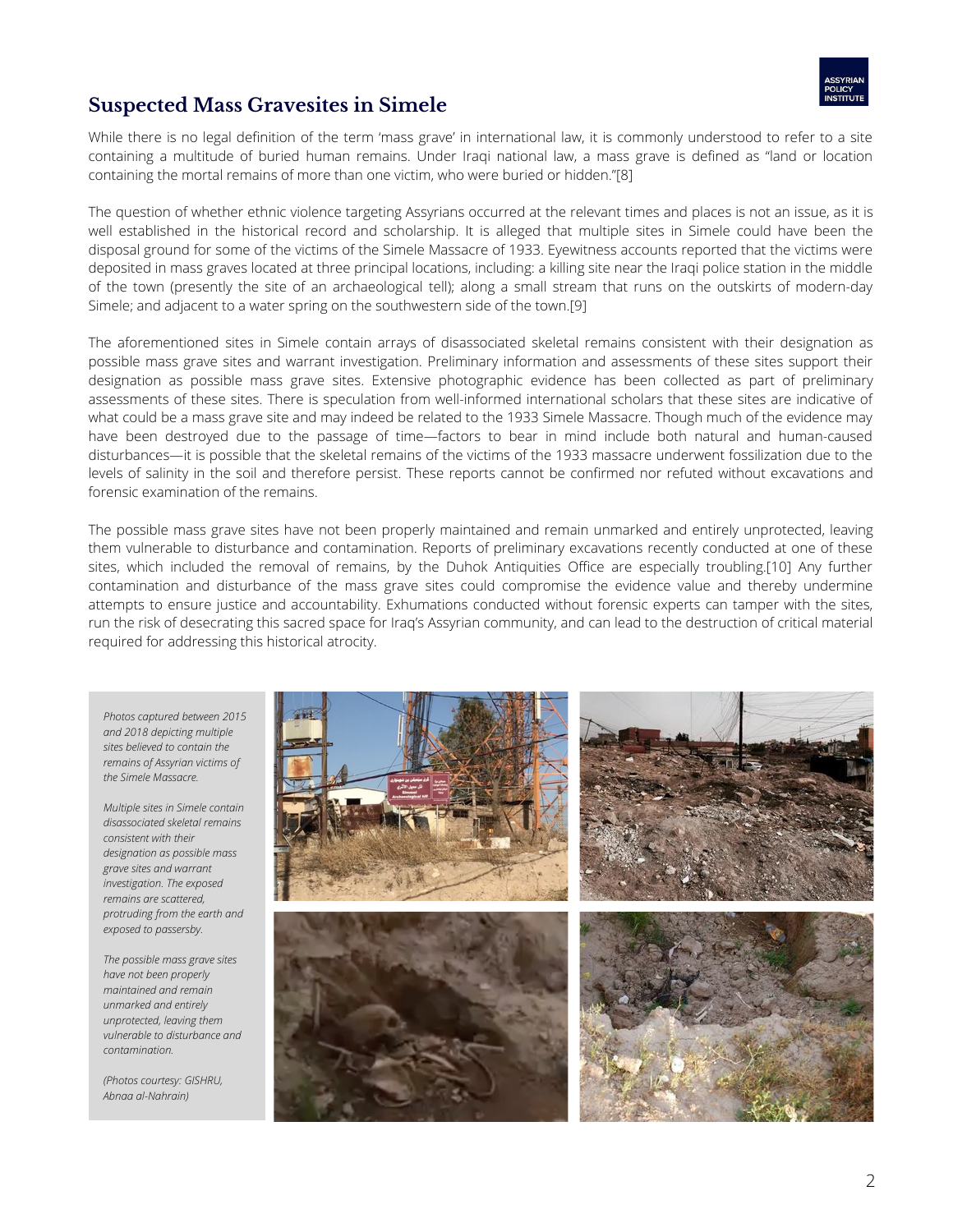

# **Federal and Regional Law Pertaining to Mass Graves**

In 2006, the Government of Iraq enacted Law No. 5 On the Protection of Mass Graves, which focuses on the protection of mass graves 'that resulted from the crimes committed by the past regime.' It is aimed at protecting such sites from unauthorized disturbance; to provide for investigations; to preserve and protect evidence so as to identify victims; and, to identify perpetrators. The Mass Graves Directorate was established pursuant to this law, but the Directorate has since been placed under the authority of the Martyrs Foundation. The law excludes references to the crimes committed by the Kingdom of Iraq. In 2015, Law No. 13 was enacted, amending the previous law to expand the temporal jurisdiction to crimes committed after 2003 and to specify what the 'protection, inspection and investigation' of mass graves entails.[11] The law should be amended to account for the crimes committed by the Iraqi state since its establishment in 1932.

In the Kurdistan Region of Iraq, the KRG Ministry of Martyrs and Anfal Affairs has an obligation to 'define the crimes' and human rights abuses that were committed against all people of the region 'at the local and global levels.'[12] A KRG report states that, "Since 2007, there has been an increased effort from the KRG towards the international recognition of the Anfal and other acts as genocide, especially by the Ministry of Martyrs and Anfal Affairs."[13] This obligation should be extended to the Simele Massacre of 1933 which was committed on Assyrian lands now administered by the KRG.

## **Federal and Regional Recognition of the Simele Massacre**

The Preamble of the Iraqi Constitution recognizes crimes committed against Arabs, Kurds, and Turkomen in the country, but makes no mention of the historical suffering of Assyrians within Iraq's borders.[14] The exclusion of crimes committed against Assyrians absolves the perpetrators, trivializes the suffering of the Assyrians, contributes to the erasure of their modern history, and debases and diminishes their importance in Iraqi society. The impunity of the violence in 1933 underpinned the impunity exercised when successive regimes targeted larger segments of Iraq's population. By formally recognizing the Simele Massacre of 1933 in its Constitution, the Iraqi Government can pay tribute to the perseverance and determination of those who survived, as well as its citizens of Assyrian descent who form an integral part of Iraq's social fabric today. By commemorating and condemning these past crimes, the Iraqi Government will acknowledge its responsibility to prevent future atrocities targeting all components of the Iraqi people.

Similarly, the draft constitution of the Kurdistan Region omits mention of the cases of genocide, crimes against humanity and war crimes suffered by the Assyrian people in the region. Further, previous statements issued by the KRG Presidency recognizing Assyrian Martyrs Day (observed annually by Assyrians on the anniversary of the Simele Massacre) have repeatedly misrepresented and politicized the Simele Massacre. In such statements, the victims of the Simele Massacre are misrepresented as "martyrs of the Kurdistan Liberation Movement"[15] or "martyrs of Kurdistan"[16] in which their identity is reduced to that of Christians. This framing not only distorts Assyrian identity, but it misrepresents the events of 1933, as the cause of the mass violence targeting the Assyrians at the time was not the result of doctrinal differences.[17] Many Assyrians are offended by such statements and perceive them to be part of an effort to Kurdify the memory of Assyrian suffering.



The various sites in Simele are recognized by the local Assyrian community as places of mourning. Each year on Assyrian Martyrs Day, observed on the anniversary of the Simele Massacre, Assyrians gather at these sites to pay tribute to the victims and survivors. Left: A commemoration ceremony held at one of the suspected mass grave sites following mass at the local Assyrian church named The Church of Martyrs in honor of the victims of the Simele Massacre (Courtesy: Khoyada). Right: Diasporan Assyrians visiting Iraq as part of the annual GISHRU trip visit suspected mass grave sites (Courtesy: GISHRU).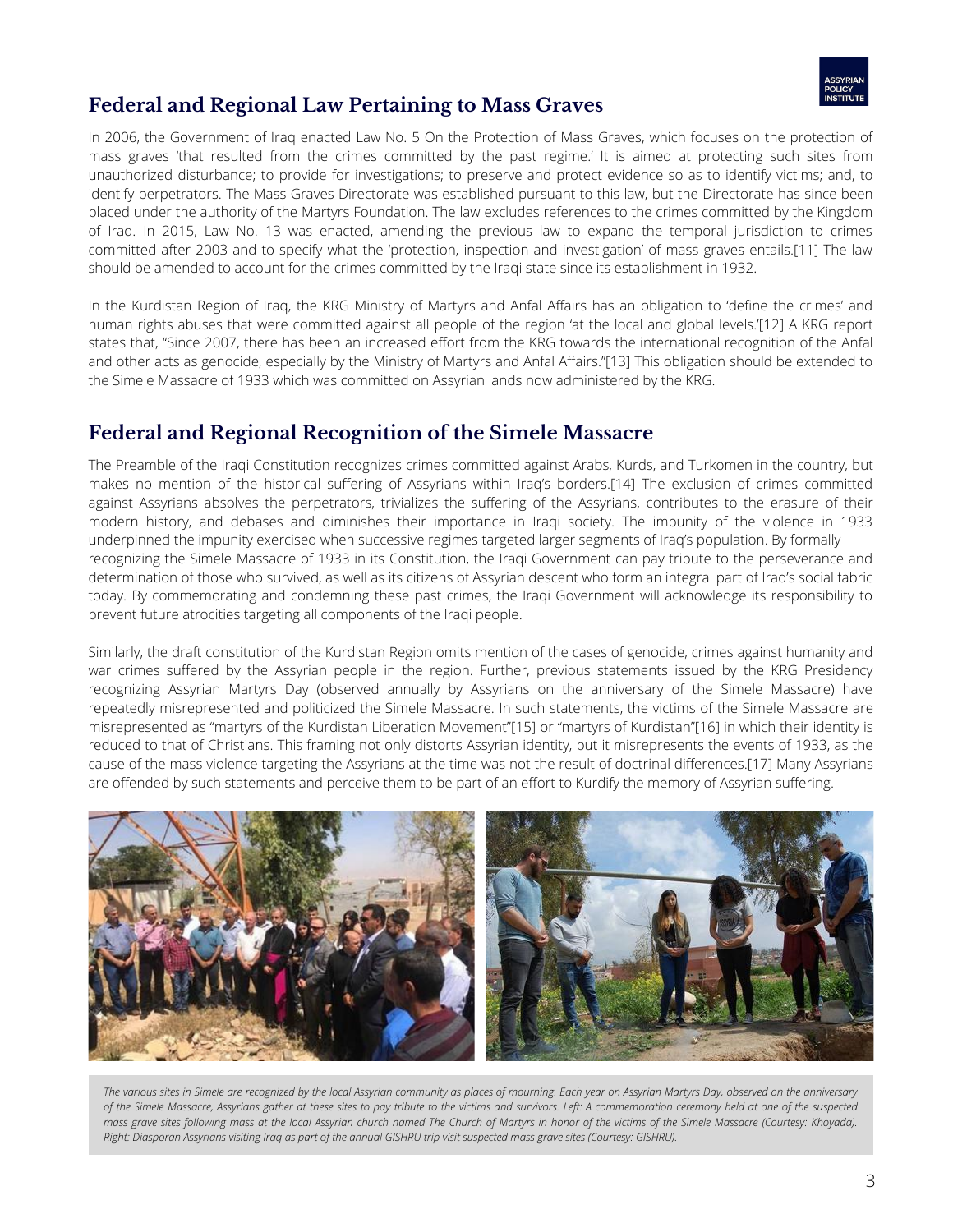

# **Recommendations**

- 1. To avoid further mishandling of the remains, the relevant authorities must commit to protecting the integrity of all alleged mass grave sites in Simele and take urgent steps to shield these sites against further degradation in order to preserve evidence. These sites should be guarded and access should be restricted. Any plans, be they local building or excavations, must be suspended immediately until a thorough investigation of the site(s) is completed. Any mortal remains that have been removed from these sites must be stored in a manner that is dignified and will permit their efficient examination and eventual identification;
- An impartial survey of the various sites of the Simele Massacre of 1933 (including the town of Simele itself) should be 2. vigorously pursued by federal and regional authorities with the participation of scholars of Assyrian ethnic background and other experienced specialists including forensic experts, legal scholars, political scientists, historians, mapping specialists, archaeologists, anthropologists, and photographers. This should include the identification, excavation, exhumation, and investigation of possible mass graves. A special public commission should be established for this purpose, comprised of Iraqi and international experts, and tasked with overseeing the investigation, analyzing the evidence, and safeguarding all available data and information collected. To ensure a victim-centered approach, the commission should be headed by a scholar of Assyrian ethnic background and include a significant proportion of other Assyrian academics and experts (see the attached list of recommended experts);
- 3. The relevant authorities should allow neutral forensic experts to help preserve and analyze the evidence, with participation from scholars of Assyrian background pending the establishment of the above-mentioned commission, by granting them uninhibited access in conducting a thorough investigation of the sites. The proposed commission should participate in the excavation of each site identified as a possible mass grave, as well as in the examination of remains recovered, upon receiving the necessary permissions. The proposed commission should also participate in the planning and implementation of excavations conducted, and assist in the analysis, forensic examination and sampling of remains recovered, as well as in recording any artifacts and other evidence present at these sites;
- 4. Authorities should make any and all efforts to pursue genetic identification of the dead and to provide dignified reburials with the approval of the families of victims and the local Assyrian community. Forensic work should be conducted in line with international standards and scientific best practices;
- 5. The site should be designated a permanent memorial space for the victims of the 1933 massacre and be memorialized as such. The process of memorialization should be Assyrian-led and community-based;
- 6. KRG officials must end the politicization of Assyrian suffering and ensure statements issued by the KRG Cabinet and KRG officials in relation to the Simele Massacre do not distort the events of 1933. Statements issued previously by the KRG that misrepresent the events and circumstances of the 1933 Simele Massacre should be retracted;
- 7. KRG authorities must address inaccurate and/or biased education curricula which distort or omit mention of historical injustices committed against Assyrians, including the Simele Massacre of 1933. Any misrepresentations of Assyrian identity should be corrected. In addition, representations of hatred and racism towards Assyrians should be removed.

## **Next Steps**

On behalf of all signatories to the August 7 joint statement and the Assyrian NGO delegation, the API requests that a meeting be facilitated between the KRG Ministry of Martyrs and Anfal Affairs (and other relevant government agencies) and scholars and other specialists of Assyrian background (see page 5) to discuss the proposals related to the suspected mass grave sites in Simele and possibilities for their implementation.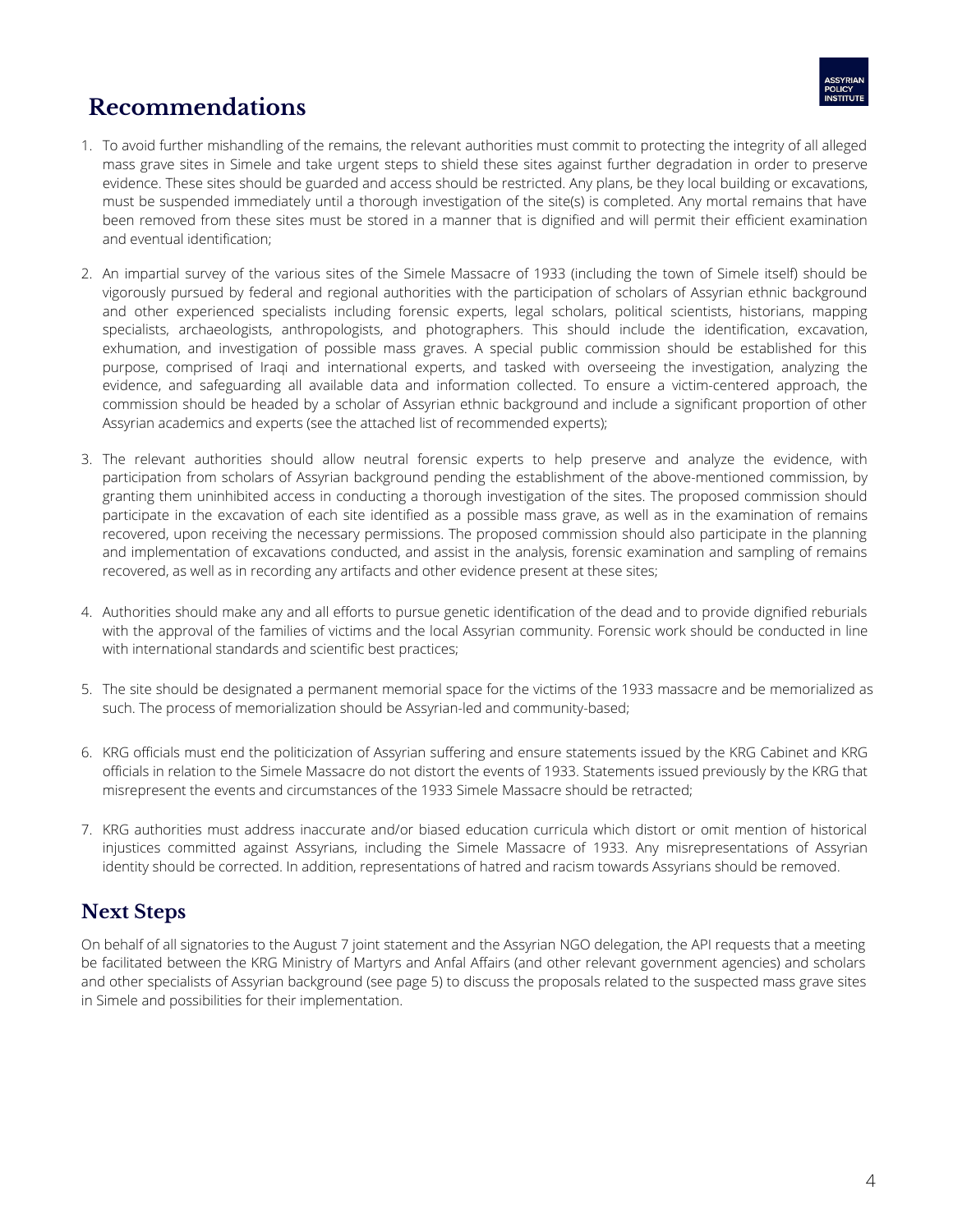

# **Recommended Experts**

To ensure a victim-centered approach to the identification, excavation, exhumation, and investigation of the suspected mass grave sites in Simele, it is necessary that any future processes include meaningful participation from scholars and other specialists of Assyrian background. The following experts should be invited to participate in the excavation of each site in Simele identified as a possible mass grave, as well as in the examination of remains recovered. These individuals should also participate in the planning and implementation of excavations conducted, and assist in the analysis, forensic examination, and sampling of remains recovered, as well as in recording any artifacts and other evidence present at this site.

#### **Nicholas Al-Jeloo, PhD**

Instructor, Department of Foreign Languages, Kadir Has University (Turkey)

#### **Naures Atto, PhD**

Senior Researcher, Faculty of Asian and Middle Eastern Studies, University of Cambridge (United Kingdom)

#### **Alda Benjamen, PhD**

The Avimalek Betyousef Postdoctoral Fellow in Assyrian History, Department of History, University of California, Berkeley (United States)

#### **Arbella Bet-Shlimon, PhD**

Associate Professor, Department of History, University of Washington (United States)

#### **Sargon Donabed, PhD**

Associate Professor and Chair, Department of History, Roger Williams University (United States)

#### **Mariam Georgis, PhD**

SSHRC Postdoctoral Fellow, Mamawipawin: Centre for Indigenous Governance and Community Based Research, Department of Political Studies, University of Manitoba (Canada)

#### **Anahit Khosroeva, PhD**

Professor, Leading Researcher, Institute of History, Armenian National Academy of Sciences (Armenia)

#### **Shamiran Mako, PhD**

Assistant Professor of International Relations, Boston University Frederick S. Pardee School of Global Studies (United States)

#### **Helen Malko, PhD**

Program Manager, Columbia Global Centers (Jordan)

#### **Odisho Malko Ashitha, PhD**

Historian and Linguist (Iraq)

**Dolphine Oda, PhD** Professor, Oral Pathology, School of Dentistry, University of Washington (United States)

#### **Michel Shamoon-Pour, PhD**

Research Assistant Professor, Anthropology, Binghamton University (United States)

#### **Hannibal Travis, JD**

Professor of Law, Florida International University (United States)

#### **Joseph Yacoub, PhD**

Professor Emeritus of Political Science, Catholic University of Lyon (France)

#### **Muna Yaku, PhD**

Professor of Law, Salahaddin University (Iraq)